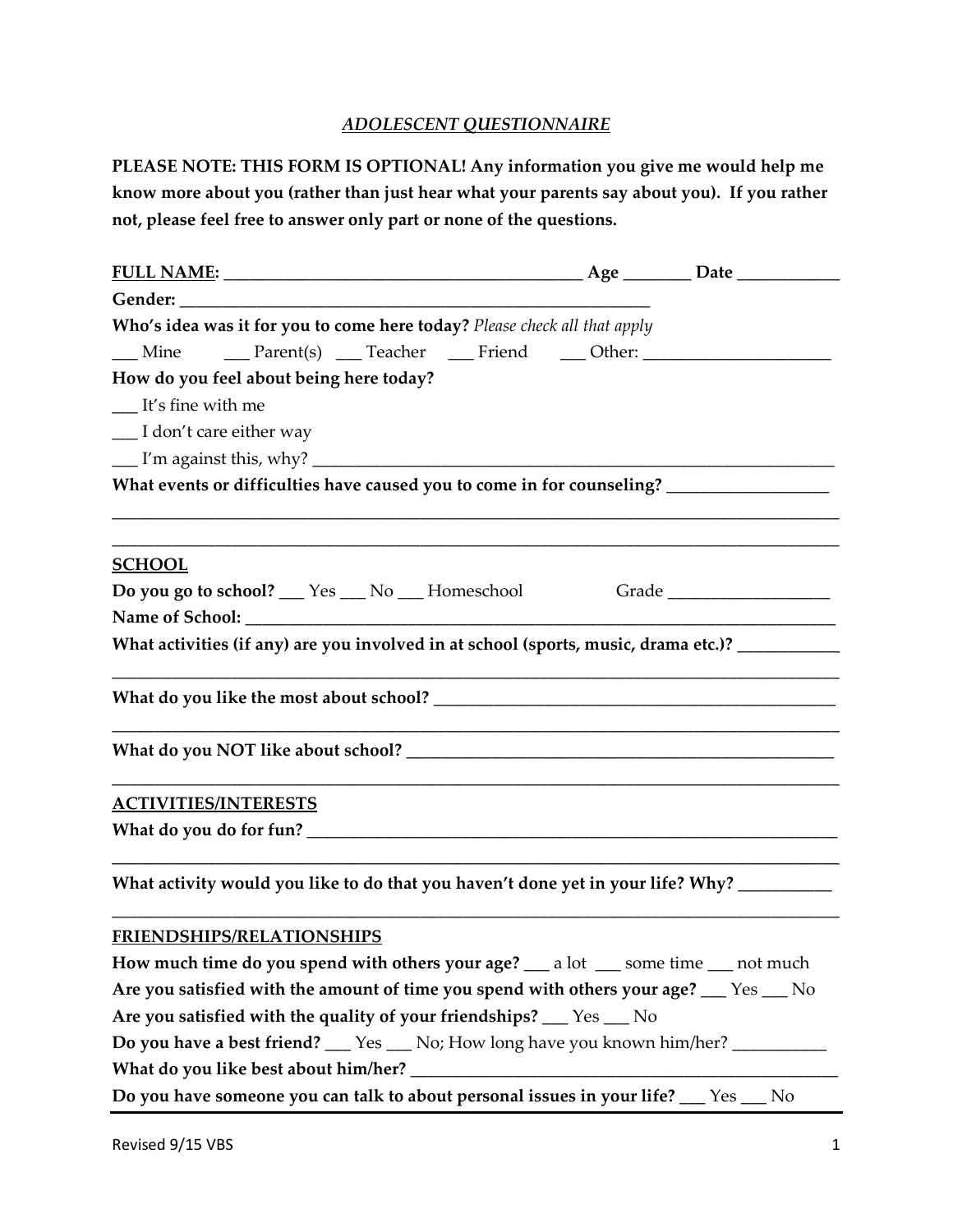| Who? $\overline{\phantom{a}}$                                          |                                                                                                                          |
|------------------------------------------------------------------------|--------------------------------------------------------------------------------------------------------------------------|
| Do you have a boyfriend/girlfriend? __ Yes __ No                       |                                                                                                                          |
|                                                                        |                                                                                                                          |
| If no, do you wish you had one? __ Yes __ No                           |                                                                                                                          |
|                                                                        | Do people at school tend to label your group of friends (e.g. skaters, metalheads, preps etc.)?                          |
|                                                                        | Let Yes Let No; If yes, what label are you usually given? Let Nose Let No; No; If yes, what label are you usually given? |
| How do you generally think about grownups? Please check all that apply |                                                                                                                          |
| $\_\_\$ Helpful                                                        | __ Don't understand me                                                                                                   |
| $\equiv$ Friendly                                                      | __ Caring                                                                                                                |
| __ Make a lot of rules                                                 | $\equiv$ Jerks                                                                                                           |
| __ Smart or wise most of the time                                      | __ Stupid or dumb most of the time                                                                                       |
| ___ Can be trusted and counted on                                      | __ Can't be trusted, let me down                                                                                         |
| __ Usually mean                                                        | __ Usually nice                                                                                                          |
| <b>HEALTH</b>                                                          |                                                                                                                          |
| How would you rate your overall health? __ good __ fair __ poor        |                                                                                                                          |
|                                                                        | Do you have any ALLERGIES (e.g. medications, food, animals)? Please list _______                                         |
| Check all that apply to you:                                           |                                                                                                                          |
| I have headaches once a week or more                                   |                                                                                                                          |
| __ I have gained 10 pounds or more within the past two months          |                                                                                                                          |
| I have lost 10 pounds or more within the last 2 months                 |                                                                                                                          |
| $\Box$ I hurt a lot                                                    |                                                                                                                          |
| __ I have a hard time falling asleep                                   |                                                                                                                          |
| $\frac{1}{\sqrt{1 - x^2}}$ I wake up a lot during the night            |                                                                                                                          |
| __ I wake up very early and can't go back to sleep                     |                                                                                                                          |
| __ I have bad dreams: ______ a lot                                     | ___ sometimes<br><sub>1</sub> the same ones over again                                                                   |
| __ I feel tired much of the time                                       |                                                                                                                          |
| __ I have a hard time concentrating                                    |                                                                                                                          |
| $\frac{1}{2}$ I am forgetful                                           |                                                                                                                          |
| __ I have thoughts that trouble me sometimes                           |                                                                                                                          |
| __ I think about dying                                                 |                                                                                                                          |
| __ I think about hurting others                                        |                                                                                                                          |
| Check all the feelings that you often have:                            |                                                                                                                          |
|                                                                        | __Happy ___Sad ____Angry ___Afraid ___Worried __Irritable/Touchy                                                         |
|                                                                        | __Bored ___Confused ___Shy ____Hyped Up ____Guilty ___Lonely                                                             |
|                                                                        | __ Disappointed ___ Anxious/Nervous___ Excited ___ Worthless ___ __ Energetic                                            |
|                                                                        |                                                                                                                          |